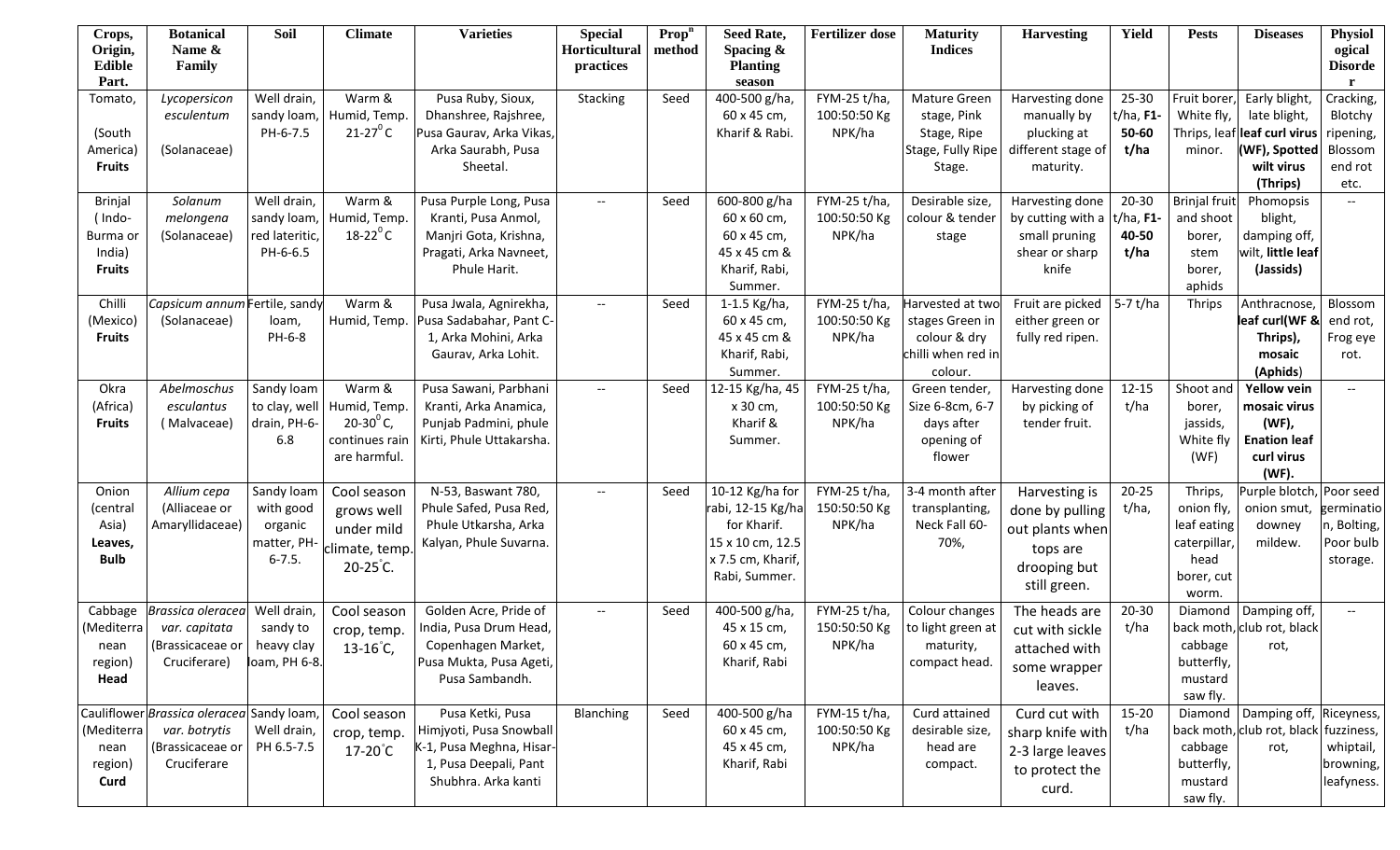| <b>Crops</b>            | <b>Botanical</b>                               | Soil                       | <b>Climate</b>                                                        | <b>Varieties</b>                              | <b>Special</b>           | $\mathbf{Prop}^n$ | <b>Seed Rate,</b>                 | <b>Fertilizer dose</b> | <b>Maturity Indices</b>                                     | <b>Harvesting</b>                             | <b>Yield</b> | <b>Pests</b> | <b>Diseases</b>      | <b>Physiol</b> |
|-------------------------|------------------------------------------------|----------------------------|-----------------------------------------------------------------------|-----------------------------------------------|--------------------------|-------------------|-----------------------------------|------------------------|-------------------------------------------------------------|-----------------------------------------------|--------------|--------------|----------------------|----------------|
| Origin,                 | Name &                                         |                            |                                                                       |                                               | Horticultural            | method            | Spacing $\&$                      |                        |                                                             |                                               |              |              |                      | ogical         |
| Edible                  | Family                                         |                            |                                                                       |                                               | practices                |                   | <b>Planting</b>                   |                        |                                                             |                                               |              |              |                      | <b>Disorde</b> |
| Part.                   |                                                |                            |                                                                       |                                               |                          |                   | season                            |                        |                                                             |                                               |              |              |                      | r              |
| Cucumber                | Cucumis sativas                                | Sandy loam                 | Warm season                                                           | Phule Shubhangi, Pusa                         | Stacking                 | Seed              | 2.5-3.5 Kg/ha,                    | FYM-15 t/ha,           | Tender/immature                                             | Regular harvesting                            | $25 - 35$    | Fruit Fly,   | Cucumber             |                |
| (India)                 | (Cucurbitaceae)                                | to clay soil.              | crop, Temp. 18-                                                       | Sanyog, Himangi, Poona                        |                          |                   | $1 \times 0.5$ m                  | 100:50:50 Kg           | stage, 60-70 days                                           | of fruit is necessary,                        | t/ha         |              | mosaic virus,        |                |
| <b>Fruits</b>           |                                                | PH 5.5 -6.8                | $24^{\circ}$ C                                                        | Khira, Sheetal, Pusa                          |                          |                   | Kharif &                          | NPK/ha                 | after sowing                                                | to avoid inhabitation                         |              | Red          |                      |                |
|                         |                                                |                            |                                                                       | Uday, Swarna Ageti.                           |                          |                   | Summer.                           |                        |                                                             | of further fruit set                          |              | Pumpkin      | Yellow vein,         |                |
|                         | Citrullus lanatus                              | Loam &                     |                                                                       |                                               |                          |                   |                                   | 25 t FYM/ha,           |                                                             | on plant<br>Harvested at full                 | $25 - 35$    | beetle,      | <b>Green Mottle</b>  |                |
| Water                   | (Cucurbitaceae)                                |                            | Warm season                                                           | Sugar Baby, Arka Manik,                       | $\overline{\phantom{a}}$ | Seed              | 3.5-5 kg/ha<br>$2 \times 0.5$ m,  |                        | 95-120 days after                                           |                                               | t/ha         | Epilachna    | Mosaic.              |                |
| Melon                   |                                                |                            | Sandy loam crop, Temp. 24-<br>best, rich in $27^{\circ}$ C, high temp | Arka Jyoti, Pusa Bedana                       |                          |                   |                                   | 100:50:50 Kg           | seed sowing, change                                         | ripening stage,                               |              |              |                      |                |
| (Tropical               |                                                |                            |                                                                       | (seedless variety),                           |                          |                   | Summer                            | NPK/ha                 | of ground spot color                                        |                                               |              | Beetle,      |                      |                |
| Africa)                 |                                                | organic                    | & low humidity                                                        | Durgapura Meetha,                             |                          |                   |                                   |                        | green to yellow &                                           |                                               |              | Aphids,      | Fusarium Wilt,       |                |
| <b>Fruits</b>           |                                                | matter,                    | suitable for                                                          | Durgapura Keshar,                             |                          |                   |                                   |                        | dull-thud sound on                                          |                                               |              |              | Mosaic Virus,        |                |
| Musk                    | Cucumis melo                                   | PH 6-6.5<br>Loam &         | water melon.                                                          | Durgapura Lal.                                |                          |                   | 5-6 kg/ha,                        | 15 t FYM/ha,           | thumping the fruit.                                         | Half slip for long                            | $10 - 15$    | Mites.       |                      |                |
|                         |                                                |                            | High temp. &                                                          | Arka Jeet, Arka Rajhans,                      | $\overline{\phantom{a}}$ | Seed              |                                   |                        | Mature fruit separate                                       |                                               | t/ha         |              | <b>Bud Necrosis,</b> |                |
| Melon                   | (Cucurbitaceae)                                | Sandy loam                 | low humidity<br>for fruit                                             | Pusa Madhuras, Pusa<br>Sharbati, Pusa Rasraj, |                          |                   | $1.5 \times 0.5$ m,<br>90 x 60 cm | NPK/ha                 | 100:50:50 Kg (slip) easily from stem<br>is called full slip | distance market, Full<br>slip stage for local |              |              |                      |                |
| (Tropical               |                                                | best, rich in              |                                                                       |                                               |                          |                   |                                   |                        |                                                             |                                               |              |              | Powdery              |                |
| Africa)                 |                                                | organic                    | ipening, temp.<br>$20-25^{\circ}$ C.                                  | Panjab Raseela, Hara                          |                          |                   | Summer                            |                        | stage, half slip stage                                      | market & 90-125                               |              |              | mildew,              |                |
| <b>Fruits</b>           |                                                | matter,                    |                                                                       | Madhu, Durgapura                              |                          |                   |                                   |                        | half stem separate                                          | day after seed                                |              |              |                      |                |
|                         |                                                | PH 6-7.5                   |                                                                       | Madhu, Hisar Saras.                           |                          |                   |                                   |                        | from stem easily.                                           | sowing,                                       |              |              | Downy                |                |
| Bottle                  | Lagenarian                                     | Well drain                 | warm and                                                              | Samrat, Pusa Sandesh,                         | Stacking or              | Seed              | 3-4 kg/ha,                        | 15 t FYM/ha,           | Tender/immature                                             | The fruit harvested   25-30                   |              |              | mildew.              |                |
| Gourd                   | siceraria                                      | sandy loam<br>with rich in | humid climate                                                         | Pusa Meghdoot, Arka                           | training of              |                   | $2.5 \times 1 m,$                 | 100:50:50 Kg           | stage, 60-70 days                                           | at attain marketable                          | t/ha         |              |                      |                |
| (South                  | (Cucurbitaceae)                                |                            | and slightly                                                          | Bahar, Pusa Navneet,                          | vines                    |                   | $3x1m$ ,<br>Kharif & Rabi         | NPK/ha                 | after seed sowing                                           | stage, harvesting                             |              |              |                      |                |
| Africa or               |                                                | organic                    | cool, temp. 24-<br>$27^0C$ .                                          | Pusa Manjari, Panjab                          |                          |                   |                                   |                        |                                                             | should be carefully                           |              |              |                      |                |
| India)<br><b>Fruits</b> |                                                | matter,<br>PH 6-7          |                                                                       | Komal.                                        |                          |                   |                                   |                        |                                                             | so fruit do not get<br>Bruised.               |              |              |                      |                |
|                         |                                                |                            | Warm season                                                           | Pusa Nasdar, Co-1, Co-2                       | Stacking or              | Seed              | 3.5-5 kg/ha                       | 15 t FYM/ha,           | Tender/immature                                             | The fruit harvested                           | $12 - 15$    |              |                      |                |
| Ridge<br>Gourd          | Luffa acutangula Sandy loam<br>(Cucurbitaceae) | with rich in               | crop, warm and                                                        | Satputia, Panjab Sada                         | training of              |                   | $2 \times 1$ m,                   | 100:50:50 Kg           | stage, 60-90 days                                           | at attain marketable                          | t/ha         |              |                      |                |
| (Asia)                  |                                                | organic                    | humid climate,                                                        | Bahar, PKM-1, Arka                            | vines                    |                   | Kharif &                          | NPK/ha                 | after seed sowing,                                          | stage after 5-7 day                           |              |              |                      |                |
|                         |                                                | matter                     | Temp. $24-27^0C$ ,                                                    | Sujath, Konkan Harita.                        |                          |                   |                                   |                        |                                                             | after anthesis,                               |              |              |                      |                |
| <b>Fruits</b>           |                                                | PH 6-7                     |                                                                       |                                               |                          |                   | Summer                            |                        |                                                             |                                               |              |              |                      |                |
| Sponge                  | Luffa cylindrica                               | Sandy loam                 | Warm season                                                           | Pusa Chikni, Pusa                             | Stacking or              | Seed              | 2.5-3.5 kg/ha,                    | 15 t FYM/ha,           | Tender/immature                                             | The fruit harvested                           | $8 - 12$     |              |                      |                |
| Gourd                   | (Cucurbitaceae)                                | with rich in               | crop, warm and                                                        | Supriya, Pusa Sneha,                          | training of              |                   | $2 \times 1$ m,                   | 100:50:50 Kg           | stage, 60-90 days                                           | at attain marketable                          | t/ha         |              |                      |                |
| (India)                 |                                                | organic                    | humid climate,                                                        | Arka Sumeet, Pusa                             | vines                    |                   | Kharif &                          | NPK/ha                 | after seed sowing                                           | stage after 5-7 day                           |              |              |                      |                |
| <b>Fruits</b>           |                                                | matter                     | Temp. 24-27 $\mathrm{^0C}$ ,                                          | Nutan.                                        |                          |                   | Summer                            |                        |                                                             | after anthesis,                               |              |              |                      |                |
|                         |                                                | PH 6-7                     |                                                                       |                                               |                          |                   |                                   |                        |                                                             |                                               |              |              |                      |                |
| <b>Bitter</b>           | Momordica                                      | Sandy loam                 | Warm season                                                           | Hirkani, Phule Green                          | Stacking or              | Seed              | 4-6 kg/ha,                        | 15 t FYM/ha,           | Tender/immature                                             | Harvested at fruit                            | $10-15$      |              |                      |                |
| Gourd                   | charantia                                      |                            | with rich in crop, Temp. 25-                                          | Gold, Pusa Do Mausami                         | training of              |                   | 2x1m,                             | 100:50:50 Kg           | stage, 50-60 days                                           | attain marketable                             | t/ha         |              |                      |                |
| (India)                 | (Cucurbitaceae)                                | organic                    | $30^0$ C,                                                             | Pusa Vishesh, Arka Harit                      | vines                    |                   | Kharif &                          | NPK/ha                 | after seed sowing,                                          |                                               |              |              |                      |                |
| <b>Fruits</b>           |                                                | matter                     |                                                                       | Konkan Tara.                                  |                          |                   | Summer                            |                        |                                                             | stage for 2-3 week                            |              |              |                      |                |
|                         |                                                | PH 6-7                     |                                                                       |                                               |                          |                   |                                   |                        |                                                             | after anthesis                                |              |              |                      |                |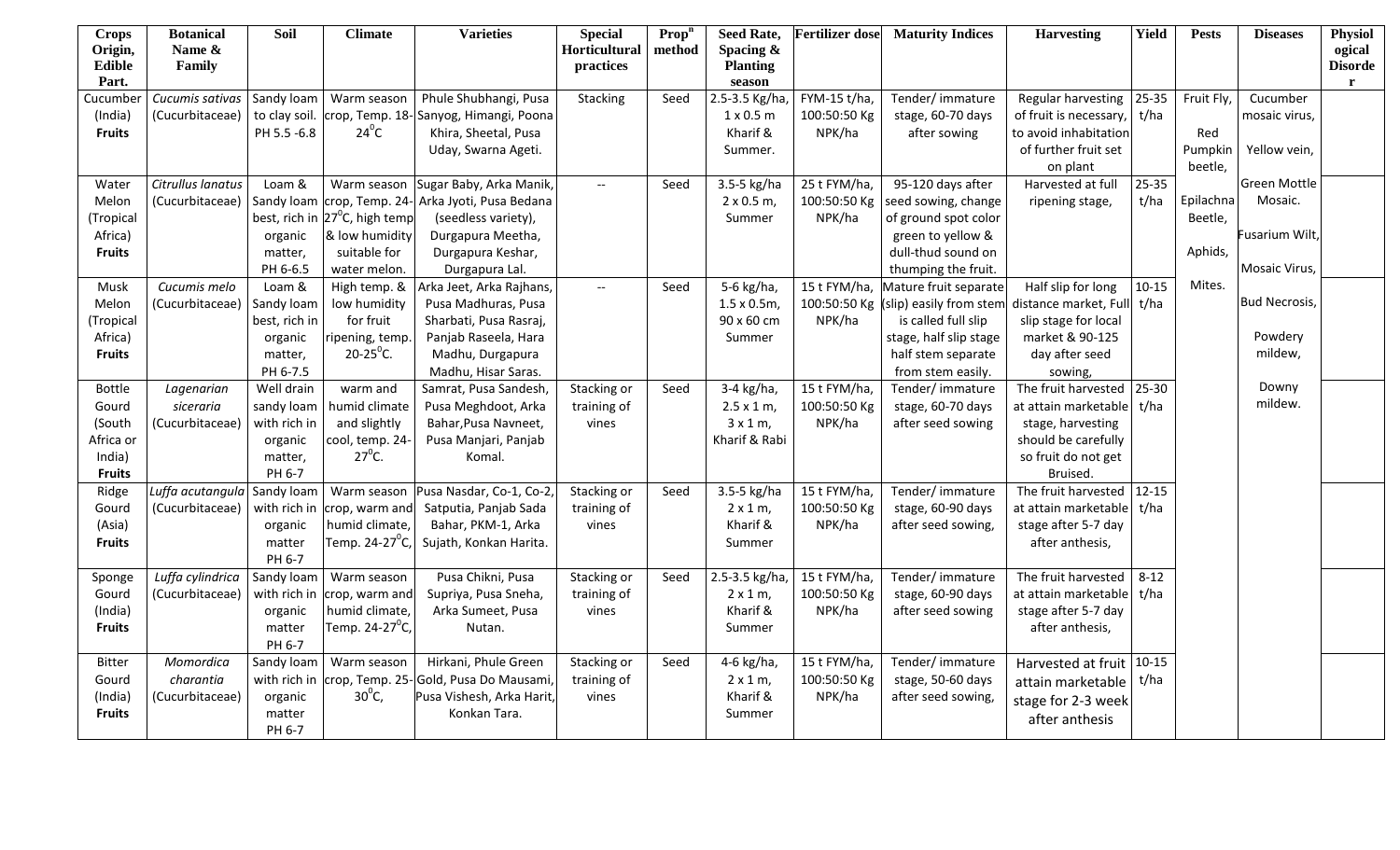| <b>Crops</b>      | <b>Botanical</b>                                              | Soil           | <b>Climate</b>                 | <b>Varieties</b>                      | <b>Special</b> | Prop <sup>n</sup> | <b>Seed Rate,</b>  | <b>Fertilizer dose</b> | <b>Maturity Indices</b> | <b>Harvesting</b>             | <b>Yield</b> | <b>Pests</b>  | <b>Diseases</b>         | <b>Physiol</b>           |
|-------------------|---------------------------------------------------------------|----------------|--------------------------------|---------------------------------------|----------------|-------------------|--------------------|------------------------|-------------------------|-------------------------------|--------------|---------------|-------------------------|--------------------------|
| Origin,           | Name &                                                        |                |                                |                                       | Horticultural  | method            | Spacing $\&$       |                        |                         |                               |              |               |                         | ogical                   |
| Edible            | Family                                                        |                |                                |                                       | practices      |                   | <b>Planting</b>    |                        |                         |                               |              |               |                         | <b>Disorde</b>           |
| Part.             |                                                               |                |                                |                                       |                |                   | season             |                        |                         |                               |              |               |                         |                          |
| Mango             | Mangifera indica Alluvial soil, Tropical climate              |                |                                | Monoembryonic:                        | Ringing        | Stone             | $10 \times 10$ m,  | 100 kg                 | Tapka stage, specific   | Harvesting should             | 2000-        | Fruit Fly,    | Powdery                 | Spongy                   |
| (Indo-            | (Anacardiaceae)                                               | Slightly       | having temp.                   | Alphanso, Kesar, Langra,              |                | grafting,         | 8x8m               | FYM/plant/             | gravity-1.01-1.02,      | be done fruit attain          | 3000         | Stem          | Mildew,                 | Tissue,                  |
| Burma)            | <b>Common Name-</b> acidic having $24-27^{\circ}$ C is ideal, |                |                                | Vanraj, totapuri,                     |                | Soft wood         | $2.5 \times 2.5$ m | year                   | TSS-12-15%, Colour      | full size, harvesting         | fruit/       | Borer,        | Anthracnose.            | Alternet                 |
|                   | King of Fruit,                                                | PH-5.5-7,      | high temp.                     | Polyemryonic: Olour,                  |                | grafting          | (HDP)              | 1000:500:1000          | dark green to light     | should be done with plant/    |              | Stone         |                         | Bearing.                 |
|                   | <b>Bathroom fruit)</b>                                        | with good      | during fruit                   | Bappakai, Goa,                        |                |                   | June-July,         | g                      | green, shoulder out     | help of nutal zela or         | year         | Weevil,       |                         |                          |
|                   |                                                               | drainage is    | development                    | Hybrid: Mallika,                      |                |                   | Aug-               | NPK/plant/             | grow the stalk end      | mango harvester.              |              | Aphid.        |                         |                          |
|                   |                                                               | ideal.         | give good                      | Amrapali, Ratna, Sindhu               |                |                   | September          | year                   |                         |                               |              |               |                         |                          |
|                   |                                                               |                | quality fruit.                 | (seedless), Pusa Lalima.              |                |                   |                    |                        |                         |                               |              |               |                         |                          |
| Banana            | Musa paradisica                                               | Deep,          | Warm and                       | Grand-9, Basarai,                     | Propping,      | Rhizome           | $2 \times 2$ m     | 50 kg                  | 11-14 month after       | The trunk is lopped           | 40           | Weevil,       | Sigatoka,               | Neer                     |
| <b>South East</b> | (Musaceae)                                                    | alluvial, well | humid, rainy                   | Srimanti, Harisal, Lal                | Denavelling,   | (500-750g         | $1.8 \times 1.8$ m | FYM/plant/             | planting, fruit mature  | with sickle, the              | t/ha         | Aphid.        | Bunchy Top,             | Vazhai,                  |
| Asia)             |                                                               | drained,       | climate, temp.                 | Velchi, Safed Velchi,                 | Desuckering.   | wt.),             | $1.5 \times 1.5$ m | year                   | after 120-140 day       | bunch will not fall to        |              |               | Panama Wilt.            | Kotta                    |
|                   |                                                               | loamy with     | 20-30 $^0$ C, rain             | Mahalaxmi, Poovan,                    |                | suckers,          | $June - July$      | 200:40:200 g           | after flowering,        | ground to avoid               |              |               |                         | Vazhai.                  |
|                   |                                                               | good organic   | fall 120 cm.                   | Nendran.                              |                | <b>Tissue</b>     | Sept. - oct.       | NPK/plant/             | metallic sound at       | injury and about 30           |              |               |                         |                          |
|                   |                                                               | matter         |                                |                                       |                | culture.          |                    | year                   | finger taping, drying   | cm of stalk must be           |              |               |                         |                          |
|                   |                                                               | PH 6-8         |                                |                                       |                |                   |                    |                        | of upper leaves.        | left to make                  |              |               |                         |                          |
|                   |                                                               |                |                                |                                       |                |                   |                    |                        |                         | handling easy.                |              |               |                         |                          |
| Grape             | Vitis venifera                                                | vell drained   | Semi arid and                  | Thompson Seed Less,                   | Girdling,      | Hard              | $3 \times 1.5$ m   | 50 kg                  | Fruit mature 120-140    | Fully ripe fruit are          | $25 - 40$    | Udya          | Powdery                 | Uneven                   |
| (Afghanist        | (Vitiaceae)                                                   | light,         | sub-tropical,                  | Sonaka, Tas-E Ganesh,                 | Thinning, And  | Wood              | $2.5 \times 1.5$ m | FYM/plant/             | day after fruit         | harvested, the                | t/ha         | Beetle,       | mildew,                 | ripening,                |
| an)               |                                                               | medium,        | summer hot                     | <b>Sharad Seed Lees (Black</b>        | Dipping.       | Cutting           | Jan-Feb.           | year                   | pruning, TSS-16-20 %    | bunch removed                 |              | Mealy         | Downy                   | Pink Berry,              |
|                   |                                                               | alluvial soil, |                                | and dry & mild colour), Manik Chaman, |                | (Root             |                    | 900:500:700 g          | (Brix)                  | from vine by sharp            |              | Bug, Stem     | Mildew,                 | Flower or                |
|                   |                                                               | with good      | winter, bright                 | Manjari Naveen,                       |                | stock-            |                    | NPK/plant/             |                         | secateurs.                    |              | Girdler,      | Anthracnose.            | Bud drop.                |
|                   |                                                               | organic        | sunny days,                    | Perlette, Arkavati.                   |                | Bangalore         |                    | year                   |                         |                               |              | <b>Thrips</b> |                         |                          |
|                   |                                                               | matter         | temp. 10-40 <sup>°</sup> C.    |                                       |                | Dogridge,         |                    |                        |                         |                               |              |               |                         |                          |
|                   |                                                               | PH 6.5-8       |                                |                                       |                | One-10-R.         |                    |                        |                         |                               |              |               |                         |                          |
| Pomegran          | Punica                                                        |                | Loamy and Cool winter and      | Phule Bhagwa, Phule                   | Bahar          | Air               | 5x5m               | 50 kg                  | Fruit ready 150-170     | The fruit are                 | 25-30        | iruit Borer   | Bacterial               | Fruit                    |
| ate               | granetum                                                      | alluvial soil, | hot & dry                      | Arakta, Ganesh, Mridula               | Treatment      | Layering          | June - July        | FYM/plant/             | day after flowering,    | harvested at proper           | t/ha         | Anar          | blight                  | cracking                 |
|                   | (Punicaceae)                                                  | medium or      | summer where                   |                                       |                |                   |                    | year                   | TSS 16-17%, dark red    | stage of maturity             |              | Caterpillar,  |                         |                          |
|                   |                                                               | light soil is  | rainfall is low,               |                                       |                |                   |                    | 625:250:250 g          | color and surface       |                               |              |               |                         |                          |
|                   |                                                               | ideal,         | temp. $10-40^{\circ}$ C        |                                       |                |                   |                    | NPK/plant/             | become soft             |                               |              |               |                         |                          |
|                   |                                                               | PH 6-7.5       |                                |                                       |                |                   |                    | year                   |                         |                               |              |               |                         |                          |
| Sapota            | Acharas sapota                                                |                | Deep alluvial Tropical climate | Kalipatti, Pillipatti,                | $- -$          | Aproch            | 10x10 m,           | 100 kg                 | Fruit mature 240-270    | Fully mature fruit            | 3000         | Fruit Fly,    | Leaf Spot and           | $\overline{\phantom{a}}$ |
|                   | (Sapotaceae)                                                  |                | good organic rain fall125-250  | Cricket Ball, Dhola                   |                | Grafting,         | 8x8 m              | FYM/plant/             | days after flowering,   | are harvested with            | fruit/       | Leaf          | Fruit Rot               |                          |
|                   |                                                               | matter         | cm, temp.                      | Diwani, Culcutta Round                |                | Inarch            | June - July        | year                   | fruit develop dull      | the help of sapota $ $ plant/ |              | Eating        |                         |                          |
|                   |                                                               | PH 6-7.5       | range $20-34$ <sup>0</sup> C   |                                       |                | Grafting,         |                    | 1000:500:500 g         | orange or potato        | harvester                     | year         | Caterpilla    |                         |                          |
|                   |                                                               |                |                                |                                       |                |                   |                    | NPK/plant/             | color, milky latex      |                               |              | r Scale       |                         |                          |
|                   |                                                               |                |                                |                                       |                |                   |                    | year                   | content reduce          |                               |              | Insect        |                         |                          |
| Guava             | Psidium gajava                                                | Sandy loam     | Basically                      | L-49 (Sardar), Allahabad              | Bending        | Air               | 7x7 m              | 50 kg                  | Fruit mature 140-160    | Hand pulling,                 | 1500         |               | Fruit fly, Anthracnose, | Bronzing                 |
|                   | (Myretaceae)                                                  | with good      | tropical                       | Safeda, Lalit, Banaras                |                | Layering,         | 5x5 m              | FYM/plant/             | days after flowering,   | picking is done 2-3 Fruit/    |              |               | White fly Guava Canker  |                          |
|                   |                                                               | organic        | climate grow                   |                                       |                | ground            | June - July        | year                   | color change from       | times in a weeks,             | plant/       |               |                         |                          |
|                   |                                                               | matter         | wide range of                  |                                       |                | layering          |                    | 625:250:250 g          | pale green fruit        | fruit collect in              | year         |               |                         |                          |
|                   |                                                               | PH 6-7.5       | climate                        |                                       |                |                   |                    | NPK/plant/             | become soft             | basket                        |              |               |                         |                          |
|                   |                                                               |                |                                |                                       |                |                   |                    | year                   |                         |                               |              |               |                         |                          |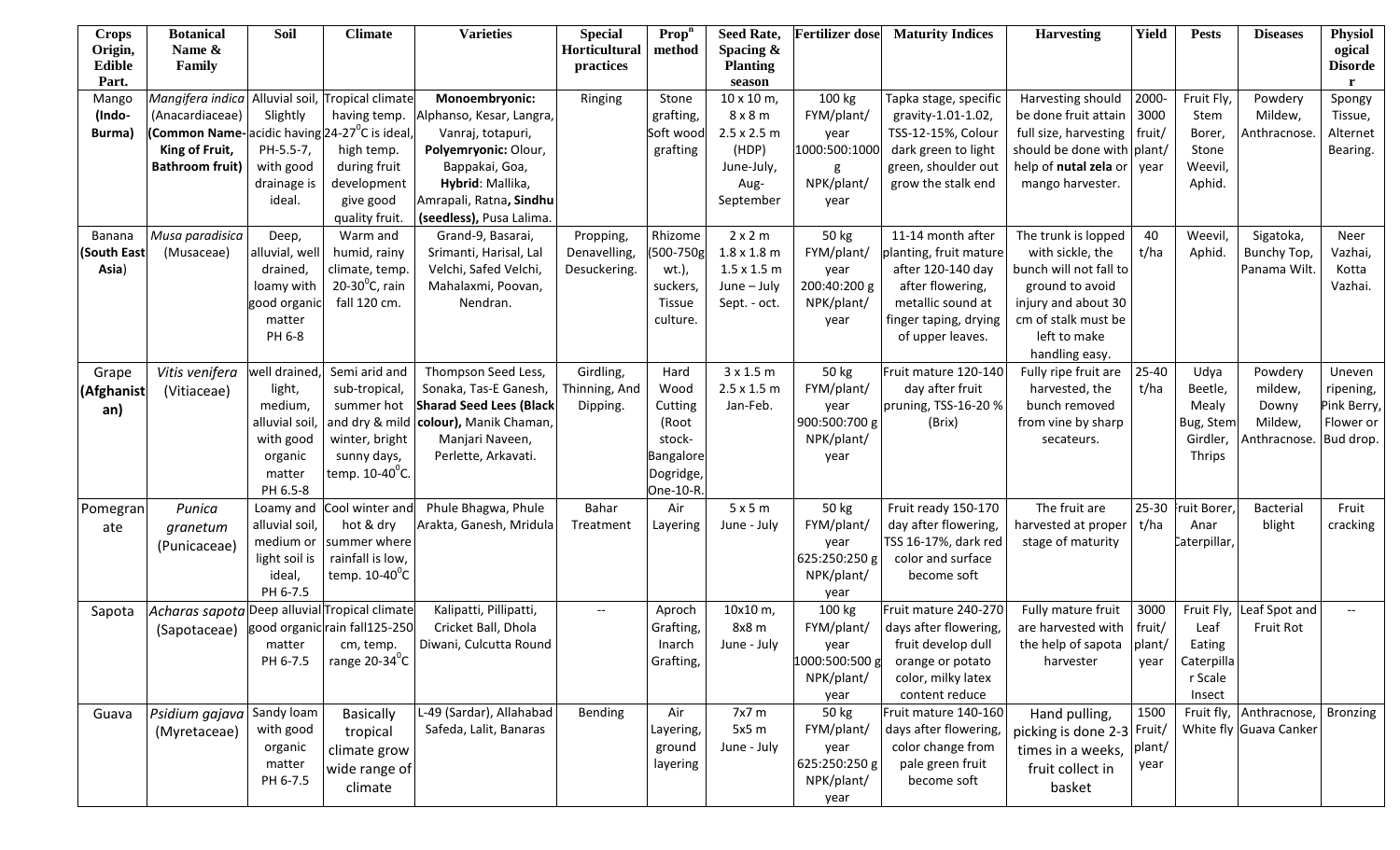| <b>Crops</b><br>Origin,<br>Edible<br>Part. | <b>Botanical</b><br>Name &<br>Family                                | Soil                                                                      | <b>Climate</b>                                                                                                      | <b>Varieties</b>                                                                                                                                             | <b>Special</b><br>Horticultural<br>practices | $Propn$<br>method                                     | Spacing &<br><b>Planting</b><br>season                     | <b>Fertilizer dose</b>                                                           | <b>Maturity</b><br><b>Indices</b>                                              | <b>Harvesting</b>                                                | <b>Yield</b>                             | <b>Pests</b>                                          | <b>Diseases</b>                                    | <b>Physiol</b><br>ogical<br><b>Disorde</b><br>$\mathbf{r}$                             |
|--------------------------------------------|---------------------------------------------------------------------|---------------------------------------------------------------------------|---------------------------------------------------------------------------------------------------------------------|--------------------------------------------------------------------------------------------------------------------------------------------------------------|----------------------------------------------|-------------------------------------------------------|------------------------------------------------------------|----------------------------------------------------------------------------------|--------------------------------------------------------------------------------|------------------------------------------------------------------|------------------------------------------|-------------------------------------------------------|----------------------------------------------------|----------------------------------------------------------------------------------------|
| Mandarin                                   | Citrus reticulate<br>(Rutaceae)                                     | Sandy loam<br>with good<br>organic<br>matter<br>PH 6-7.5                  | Tropical<br>climate, temp.<br>$25-35$ <sup>°</sup> C                                                                | Nagpur Mandarin, coorg<br>Mandarin, Khashi, Kamla                                                                                                            | Bahar<br>Treatment                           | $T -$<br><b>Budding</b>                               | 7x7 m<br>5x5 m<br>June-July                                | 50 kg FYM/plant/ Mature 210-240<br>year<br>1000: 500:500 g<br>NPK/plant/<br>year | day after<br>flowering,                                                        | Fruit picker collect<br>the fruit manually                       | 800-<br>1200<br>fruit/<br>plant/<br>year | Fruit fly<br>leaf minor<br>leaf eating<br>caterpillar | Gummosis,<br>Citrus Canker,<br>Dieback             | --                                                                                     |
| Sweet<br>orange                            | Citrus sinensis<br>(Rutaceae)                                       | Sandy loam<br>with good<br>organic<br>matter<br>PH 6-7.5                  | Sub-tropical,<br>dry climates,<br>low rain fall,<br>temp. $20-30^{\circ}$ C                                         | Mosambi, Katol Gold,<br>Pine Apple, Washington<br>Novel, Satgudi, Jaffa                                                                                      | Bahar<br>Treatment                           | $T -$<br><b>Budding</b>                               | 6x6 m<br>5x5m<br>June-July                                 | 50 kg FYM/plant/ Mature 210-240<br>year<br>1000: 500:500 g<br>NPK/plant/<br>year | day after<br>flowering,                                                        | Fruit picker collect<br>the fruit manually                       | 600-<br>800<br>fruit/<br>plant/<br>year  | Fruit<br>sucking<br>moth, leaf<br>minor               | Gummosis,<br>Citrus Canker,<br>Dieback             | $\overline{\phantom{a}}$                                                               |
| Acid Lime                                  | Citrus<br>aurantifolia<br>(Rutaceae)                                | Sandy loam<br>with good<br>organic<br>matter<br>PH 6-7.5                  | Sub-tropical,<br>dry climates,<br>low rain fall,<br>temp. $20-30^{\circ}$ C                                         | Sai Sarbati, Vikram<br>Pramalini, Chakradhar<br>(seedless) Baramasi,<br>PDKV Bahar                                                                           | Bahar<br>Treatment                           | $T-$<br><b>Budding</b>                                | 5x5 m<br>June-July                                         | 50 kg FYM/plant/ Mature 120-150<br>year<br>600: 300:300 g<br>NPK/plant/<br>year  | day after<br>flowering,                                                        | Fruit picker collect<br>the fruit manually                       | 3000<br>fruit/<br>plant/<br>year         | Fruit fly<br>leaf minor<br>leaf eating<br>caterpillar | Gummosis,<br>Citrus Canker,<br>Dieback             |                                                                                        |
| Ber                                        | Zyziphus jujube<br>Z. mauritiana<br>(Rhamnaceae)                    | Sandy loam<br>with good<br>organic<br>matter<br>PH 6-7.5                  | <b>Tropical and</b><br>sub tropical<br>climate, hot<br>and dry climate<br>and low water<br>require.                 | Umran, Gola, Ilaichi,<br>Ganesh Kirti, Mehrun,<br>Mukta                                                                                                      | Pruning                                      | Patch<br><b>Budding</b>                               | 8x8 m<br>5x5m<br>June - July                               | 50 kg FYM/plant/ Mature 120-150<br>year<br>500:250:250 g<br>NPK/plant/<br>year   | day after<br>flowering, color<br>change from<br>dark green to<br>pale green    | Picked the fruit at<br>right stage of<br>maturity                | 75-100<br>kg<br>fruit/<br>plant/<br>year | Fruit fly<br>White Fly                                | Powdery<br>leaf minor, Mildew, Fruit<br>Rot        |                                                                                        |
| Rose<br>(India)                            | Rosa indica<br>(Rosaceae)                                           | <b>Nell drained</b><br>medium<br>loam soil<br>having PH 6<br>7.5 is ideal | Cool climate,<br>Loves sunshine<br>& free<br>ventilation,<br>Night Temp.<br>$16^{\circ}$ C, produce<br>more flower. | Hybrid Tea: Super Star,<br>Raktagandha, Arjun,<br>Rajkumari, Bhim.<br>Floribundas: Mohini,<br>Sindhoor, Suchitra.                                            | Bending,<br>Disbudding,<br>And Pinching.     | Shield<br>budding &<br>Cutting.                       | 60 x 75 cm,<br>60 x 45 cm.<br>Oct to Dec &<br>May to June. | 8-10 $kg$ / plant<br>250:500:375<br>kg/ha                                        | Cut flower: Tight<br>bud stage<br><b>Loose Flower:</b><br>Fully open.          | Harvesting should<br>be done early<br>morning or late<br>evening | $30 - 40$<br>flower/<br>plant/y<br>r.    | Red Scale<br>Mites,<br>Thrips,<br>Mealy Bug.          | Dieback<br>Powdery<br>mildew, Black<br>Spot, Rust. | Bullhead,<br>Bend neck,<br>(storage<br>disorder)<br>Sleepiness<br>(Ethylene<br>injury) |
| emum<br>(China)                            | Chrysanth Dendronthema Well drained,<br>grsndiflora<br>(Compositae) | sandy loam<br>with good<br>organic<br>matter<br>PH 6.5-7                  | Short Day<br>Plant, Temp.<br>$20-27^{\circ}C$                                                                       | Sonar Bangla, Sweet<br>Heart, Kirti, Indira,<br>Chandrama, Day Dream,<br>Mahatma Gandhi,<br>Chandrakant.                                                     | Pinching,<br>Disbudding,                     | Seeds,<br>Root<br>suckers or<br>Terminal<br>cuttings. | 45 x 30 cm,<br>30 x 30 cm.<br>Jan-Feb.,<br>Jun-July.       | 20-30 t FYM/ha<br>200:200:200<br>kg/ha                                           | Standard: 40-<br>50% flower<br>open,<br>Dwarf Var.: 80-<br>85% flower<br>open. | 3-4 months after<br>TP.,<br>fully open flower<br>are harvested.  | $10 - 12$<br>t/ha                        | Aphids                                                | Wilt, Stem &<br>Foot rot,                          | Petal burn<br>(deficiency<br>of boron)                                                 |
| Aster<br>(China)                           | Callistepus<br>chinensis<br>(Compositae or<br>Asteraceae)           | good organic<br>matter<br>PH 6-8                                          | Well drained, Mild Climate,<br>Avoid frost.                                                                         | Kamini, Pournima,<br>loamy with $\text{Temp. } 18\text{-}20^{\circ}\text{C}$ , Shashank, Phule ganesh<br>White, Phule Ganesh<br>Pink, Phule Ganesh<br>Violet | $\overline{\phantom{a}}$                     | Seeds                                                 | 30 x 30 cm,<br>45 x 30 cm                                  | 20-30 t FYM/ha<br>200:200:200<br>kg/ha                                           | 40-50% flower<br>open,                                                         | Fully open flower<br>are harvested                               | 18-20<br>t/ha                            | Aphids,<br>Thrips, Bud<br>borer.                      |                                                    |                                                                                        |